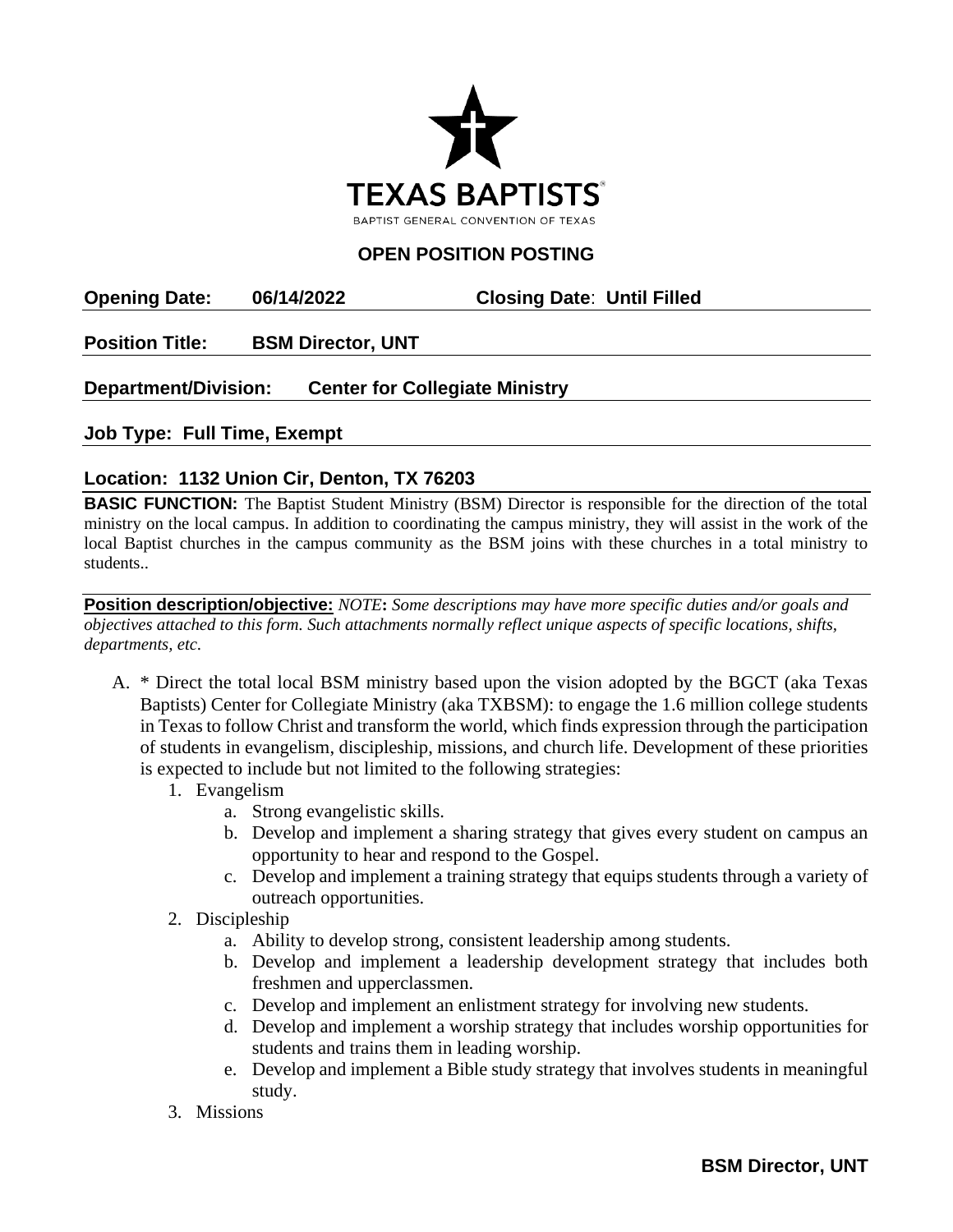- a. Develop and implement an involvement strategy that leads students to be involved in the Texas Baptist Student Missions program (aka Go Now Missions).
- b. Develop and implement an experience strategy that gives students opportunities to be involved in short term projects as well as ongoing local missions experiences.
- c. Develop and implement an international student strategy that leads students to reach out to the students on their campus that come from other countries.
- d. Develop and implement a giving strategy that teaches students the discipline of giving sacrificially to missions.
- 4. Church Life
	- a. Develop and implement a church strategy that leads students to be involved in a local Baptist Church.
	- b. Consult with collegiate leadership of local churches as appropriate.
	- c. Pursue relationships with local church staff aggressively.
	- d. Regular involvement with the local Baptist Association(s).
- B. \* Work with the local leadership group effectively to provide a student ministry program that is appropriate to the campus situation and acceptable to the local Baptist churches.
- C. \* Facilitate a ministry of care and encouragement to include but not limited to these groups on campus:
	- 1. Students (Baptist Student Ministry is not designed to function as a counseling ministry. BSM Staff will not be involved in ongoing counseling with students but will seek to encourage students to the proper professional channels for this service.)
	- 2. Campus faculty and staff
	- 3. Local church workers
- D. \* Administer the budget in alignment with TXBSM and BGCT approved goals and objectives for the campus to include but not limited to the following:
	- 1. Work with the local leadership group in budget planning.
	- 2. Make regular financial reports to the local leadership group.
	- 3. Provide budget information and promotional materials.
	- 4. Follow the guidelines of TXBSM and BGCT for appropriate financial accountability.
	- 5. Engage in Ministry Partner Development (MPD) for the local BSM personnel and program budget.
- E. \* Supervise the local Baptist Student Center (if applicable) to include but not limited to the following tasks:
	- 1. Demonstrate proper care and use of the facilities, furnishings, equipment, and property in keeping with the basic purposes of the BSM.
	- 2. Work with in caring
	- 3. Assist with overall maintenance of the local Baptist Student Center (working with your TXBSM State Staff supervisor for major repairs, emergencies, and remodeling).
	- 4. Contract with janitor and yard services to care for the local Baptist Student Center.
- F. \* Attend all meetings and training as required to include but not limited to the following:
	- 1. New Worker Training (as scheduled)
	- 2. TXBSM Annual July Staff Meeting (always the last week of July)
	- 3. Supervisor Training (as scheduled)
	- 4. Annual local Executive Board meetings
	- 5. Local leadership group meetings
	- 6. Student leadership meetings
	- 7. Weekly programs through BSM
	- 8. Mission Trips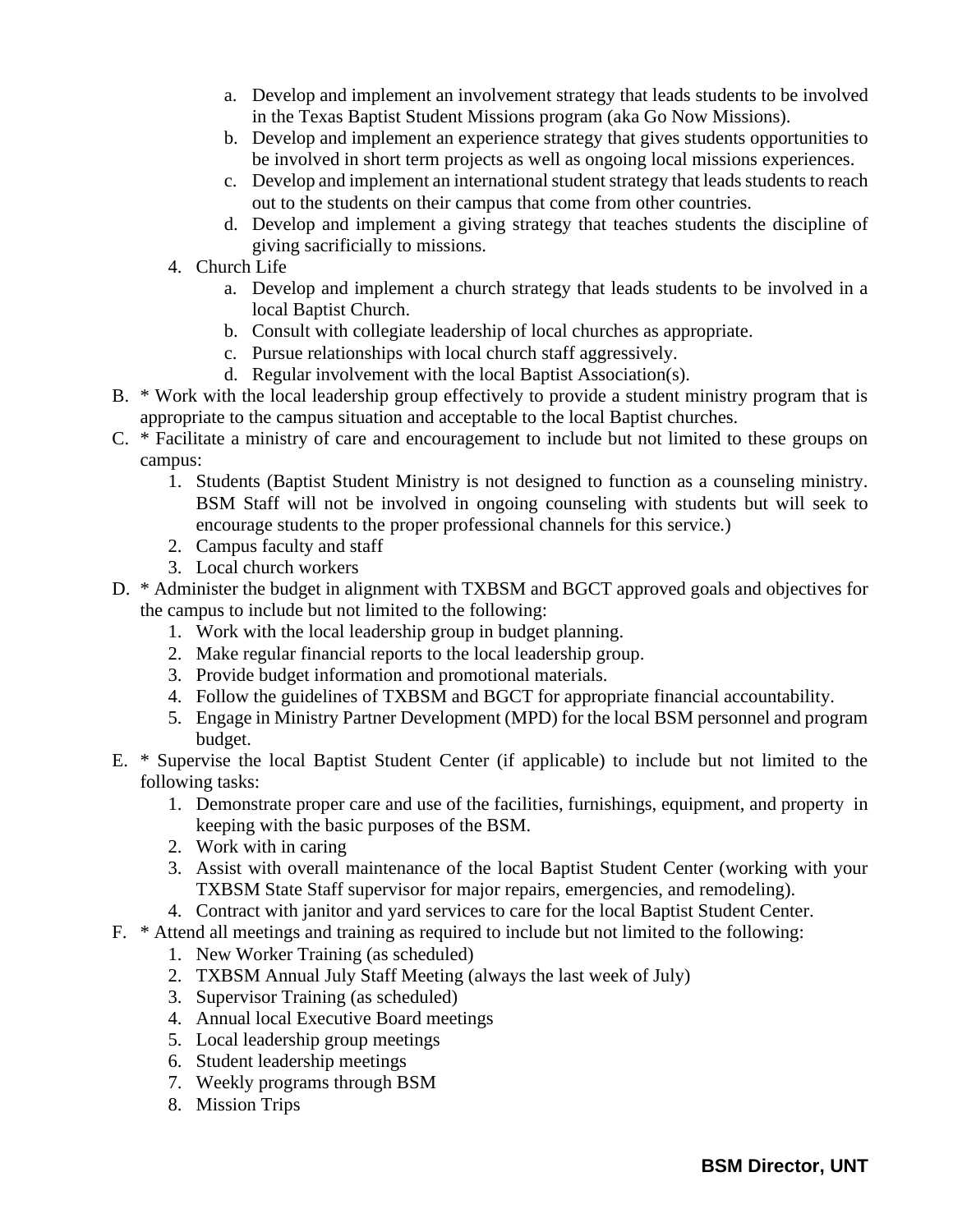- 9. Personal meetings with students for the purpose of discipleship / leadership development and others deemed necessary by the Center for Collegiate Ministry and / or the local leadership group
- G. \* Communicate with the Center for Collegiate Ministry through required monthly financial reports, student missions forms, and semester and yearly ministry reports.
- H. \* Provide direction and supervision of direct reports to include but not limited to:
	- 1. Professional growth and development
	- 2. Develop and communicate goals and objectives
	- 3. Monitor, evaluate, and provide constructive feedback and direction to direct reports
	- 4. Conduct annual performance and ongoing evaluation.
- I. \* Coordinate the program of Bible teaching (if offered on the local campus).
- J. \* Respond to requests for information timely.
- K. \* Maintain compliance with the BGCT's employee policies and procedures. Maintain compliance with all state and federal laws and regulatory requirements.
- L. \* Perform other duties as required.

\*Task which is considered to be an essential function of the job

**Required skills and experience:** *NOTE: These requirements represent minimum levels in order to perform the job on a satisfactory basis. Candidates must have the ability to satisfactorily perform the essential functions of the job.*

- 1. In-depth understanding of a comprehensive field of knowledge, generally acquired through an earned master's degree from an accredited seminary (Baptist Seminary preferred).
- 2. Active membership in a church supportive of the BGCT that is also a cooperating church within the Association and is supportive of local BSM ministry during employment. Maintain a healthy personal church life, able to lead students into local church involvement, and serve the churches that provide support to the local BSM.
- 3. Commitment to Christian principles and teachings both professionally and personally. Knowledge of and commitment to traditional Baptist distinctives, denominational structure, and church programs.
- 4. Relate positively, influentially, and sensitively to a broad spectrum of persons in a variety of multi-tiered relationships and settings to include but not limited to students, faculty, clergy, laity, institutional staff / faculty, various Baptist organizations, churches of all sizes, cultural identities and worship styles, board and council members, Texas Baptists, and beyond.
- 5. Ability to communicate the vision of BSM both locally and state-wide on association and local church level.
- 6. Work under close supervision and clear expectations, yet exercise independent thinking and initiative, especially during the first three years.
- 7. Make effective, timely, appropriate decisions, and maintain confidentiality.
- 8. Provide strategic and logistical planning to facilitate meetings, conferences, workshops, and retreats as required.
- 9. Excellent, professional written communication skills. Including the ability to report proficiently on the local BSM ministry.
- 10. Excellent listening, interpersonal, and relationship building skills.
- 11. Excellent organizational skills, ability to multi-task and manage a variety of tasks.
- 12. Excellent demonstrated leadership skills necessary to appropriately influence people to achieve a desired outcome. Ability to develop strong, consistent leadership among students and assist them in discovering and exercising their spiritual gifts through serving in BSM leadership roles.